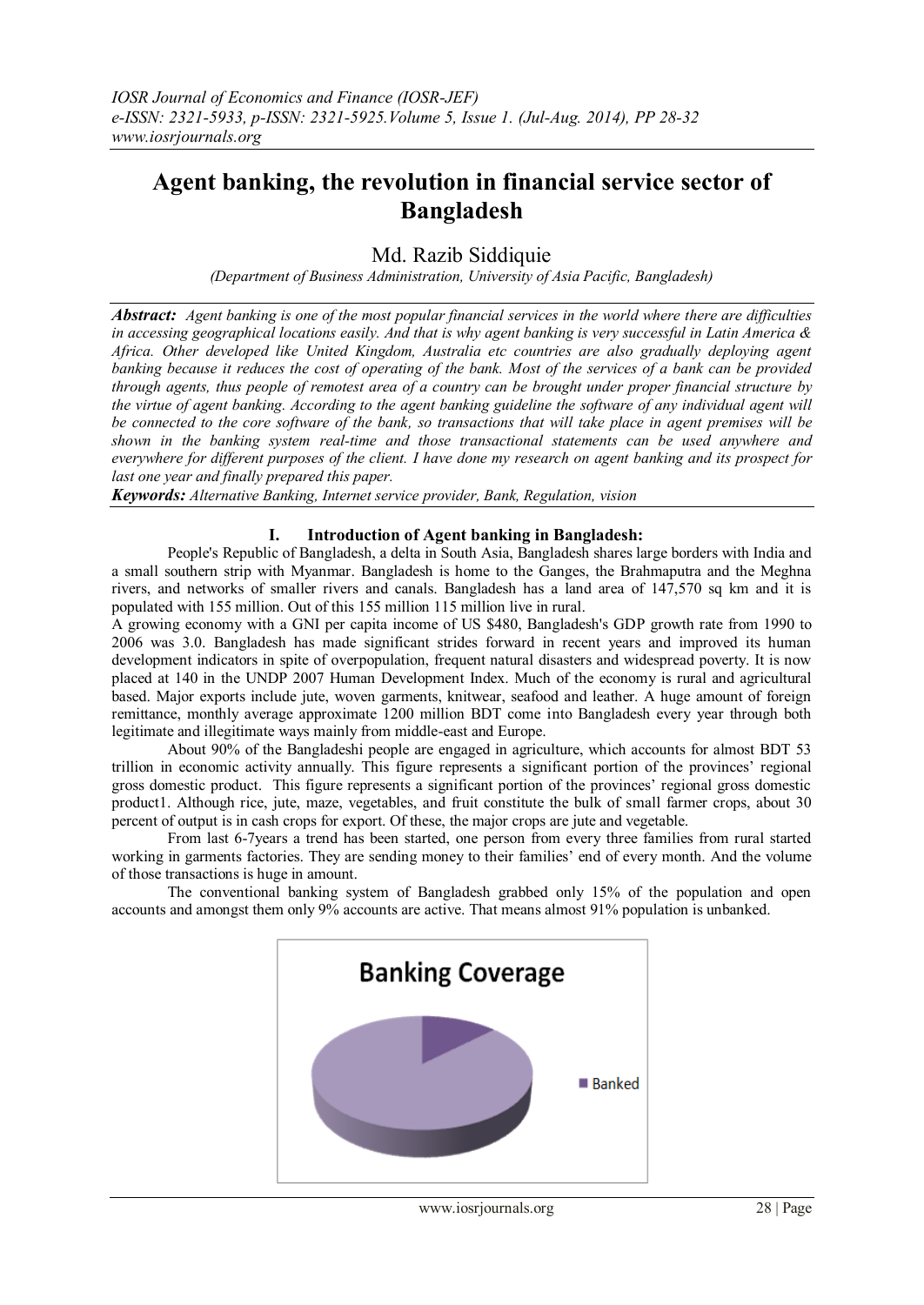And here comes the opportunity for agent banking. In agent banking the transactions will take place as if it is taking place in the bank branch, so people will feel comfortable and secure about the transaction. As the bulk of the total transaction of Bangladesh is taking place in rural areas, agent banking will add tremendous values the banking system of Bangladesh if the service can be communicated and delivered properly and effectively to the target audience. With the help of agent banking rural people will be able be avail all the banking facilities like loan, credit cards etc.

# **II. Methodology:**

I have chosen to interview few employees of few banks who have applied for agent banking, to have clear insight about the industries positives and negative of the industry. I also did a survey by interviewing few agent banking customers to find out the opportunity and treats of this service. Various statistical and analytical methods were used to process the primary data into presentable and understandable format.

# **III. Agent banking opportunities in Bangladesh:**

1.1 With agent banking, banks are optimistic to target the outmost population of the country. The instruction provided by Bangladesh bank is as such banks will only have their agent banking operation in rural areas and pouroshova, Metropolitan cities and City corporation will be excluded from agent banking operation. The ration of agents in rural and pouroshova is 2:1 that means if a bank opens one agent point in pouroshova it needs open two agents in rural places according to the guideline of Bangladesh Bank.

The main target customers will be,

- Rural families having one member working in different cities
- Rural families having one member working in abroad
- Rural families have members studying in the city
- Farmers who buys fertilizers and seeds from distant market
- Farmers who normally do contract farming
- Rural families who receive funds from different national and international NGOs
- Freedom fighters and other group who receives grant from the government
- Workers participating in food for work program of Bangladesh Government

# 3.2 The infrastructure:

The major cities of Bangladesh all have reasonable bank penetration levels, with multiple branches and ATMs available. However, the availability of bank facilities is very limited outside the major population centers.

Bangladesh has good mobile coverage. The major service providers (e.g., Grameeen Phone, Robi & Banglalink) all provide services in the almost all parts of the country. One of the basic requirements for agent banking is data connectivity with the participating bank and with the help of these service providers that connectivity is very much possible.

A viable agent banking ecosystem can be developed in Bangladesh by leveraging the incoming foreign remittance & cash transfer of garments workers to their families. With remittance disbursement as the catalyst, agent banking providers — both banks and agents — will invest in agent networks and other agent banking infrastructure and work to develop a broad-based mobile money network. This network will not only serve currently unbanked and under-bank rural population but will also provide a wider platform for financial inclusion in the country.

# **3.3 Agent can provide the following services**:

- Collection of small value cash deposits and cash withdrawals (ceiling should be determined by BB from time to time );
- Inward foreign remittance disbursement;
- Facilitating small value loan disbursement and recovery of loans, installments;
- Facilitating utility bill payment :
- Cash payment under social safety net program of the Government ;
- Facilitating fund transfer (ceiling should be determined by BB from time to time);

Balance inquiry; Collection and processing of forms/documents in relation to account opening,

- loan application, credit and debit card application from public;,
- Post sanction monitoring of loans and advances and follow up of loan recovery.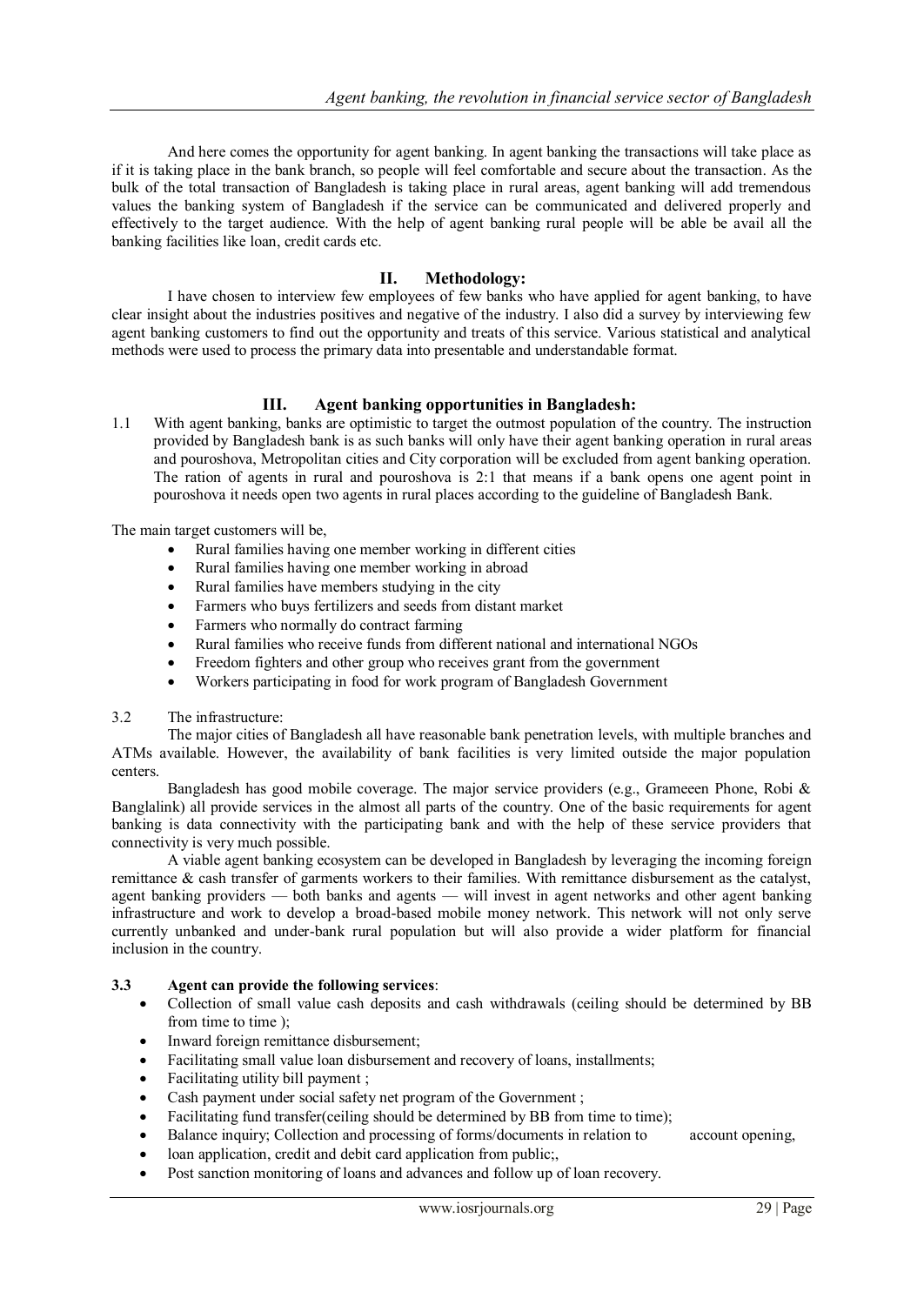- Receiving of clearing cheque.
- Other functions like collection of insurance premium including micro insurance

# **3.4 The overall strategy of agent banking in Bangladesh:**

The overall strategy for expanding agent banking in Bangladesh is to gain commitments from government, donor, and private-sector stakeholders to use agent banking for a selected set of recurring cash payment streams.

Critical mass can be achieved by concentrating agent banking activities in a specific geography, and the economics for deploying agent networks and recruiting participating merchants becomes more viable. Including additional geographies tied to domestic remittance corridors, will also add scale and support future nationwide expansion. Studies indicate that developing the correct pricing strategy for agent banking products and services is critical to the venture"s commercial success and sustainability. A recommended fee structure was developed by using benchmark data from other mobile money markets and discussing pricing strategies with major mobile money providers in Indonesia. This fee structure was incorporated into the financial projections for the business plan.

Another critical element needed to ensure adoption and usage is incentives. As with any new product or service, there will be consumer anxiety and reluctance to try something new. Developing the right incentive packages to encourage and reinforce initial usage is extremely important; this has been essential to mobile money market development in other countries. The most common forms of incentives include:

- Merchant discounts (e.g., free product for using mobile money)
- Air time bonuses
- Payment discounts (e.g., 2 percent discount for paying electric bill with mobile money)
- Matching funds (e.g., linkage to commitment savings programs)

These incentives can be paid for by individual stakeholders or as part of a donor-driven pilot program. The key factor is that the incentives encourage immediate usage and give end users the opportunity to discover additional product benefits and incorporate mobile money into their personal economic frameworks.

3.5 The process flow and the stakeholders involved in agent banking are expressed in the following diagram,



#### **3.6 Agents & agents' selection criteria:**

- Non Government Organization‐MFI"s regulated by Micro credit Regulatory Authority of Bangladesh;
- Other registered Non Government Organizations;
- Cooperative Societies formed and controlled/ supervised under Cooperative Society Act,2001;
- Post Office and its branches;
- Courier and Mailing Service Companies registered under Ministry of Post & Telecommunications
- Companies registered under "The Companies Act, 1994";
- Agents of Mobile Network Operators;
- Offices of rural and urban local Government institutions;
- Union Information and Service Centre (UISC);
- Educated Individuals capable to handle IT based financial services, agents of insurance companies, owners of pharmacies, chain shops and petrol pumps/ gas station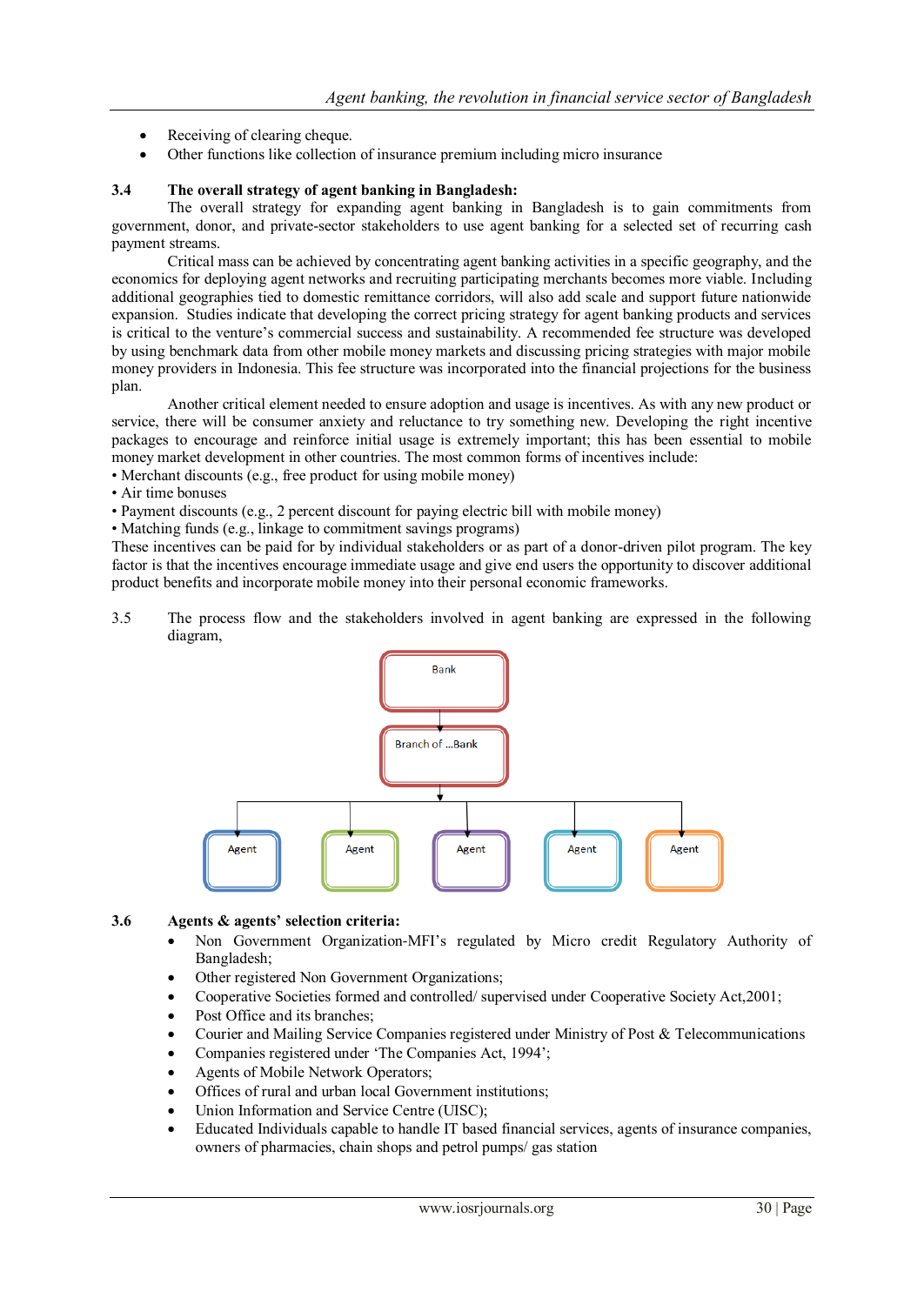Bank normally has limited number of branches trough the country, using this branch network agents will be created. The branch will select the agents using the guideline and approval provided by the Bank Management. Bangladesh Bank imposed a condition in deployment of agents, and that is for every agent in urban there should be two agents in rural. Keeping this ration in mind the branches have to allocate the agents statically.

#### **3.7 Working procedures of agents:**

- Agents will have a device connected with bank"s core banking software to do real time transaction;
- Banks will do the branding of agents so that people understand about their services;
- Agents will deposit a certain amount of money get the limit from the bank and up to that approved limit they can do their transactions with customers
- Agents will not be allowed charge any bank customers directly
- An outlet can be agents of four individual banks but they need to have separate premises for each of the banks
- An agent will operate under a designated and nearest branch of a bank.
- Agents will work on fixed commission basis, after a certain interval the commission will be credited to their

#### **IV. Findings**

- 4.1 In remotest villages they are arranging a drama or Jari gan shava on the hat day (Usually all the farmers bring their goods for sale on a hat to fixed market place in a fixed day of every week). As there is no scope of amusement those areas they are having a very large audience for their show. In those shows they are communicating the procedure of agent banking, its security and benefits in the form of drama. And this is working like magic, more and more people are becoming keen to make their transactions through proper financial structure.
- 4.2 This service will make the life of the garments owners and many factory owners very serene because they can pay the wages of the workers through agent banking and show proper documentation to foreign buyers which is a mandatory regulatory requirement.
- **4.3** At the same time the government of Bangladesh is emphasizing on the agent banking so that they may able to serve the people in better way than before. Government has to disburse huge amount of fund every year to the rural population of the country for various reasons. And in most of the cases the beneficiary receives a portion of the amount he or she was supposed to receive. The major portions of their earning earnings are going in the pockets of some corrupted intermediaries. Agent banking can eliminate those intermediaries completely by enabling government a scope to disburse the funds to directly to the beneficiary account.

#### **V. Suggestions**

- 1.2 Banks should take this service more seriously and should try to spread agents throughout the country as soon as possible
- 1.3 All Non-government organizations should disburse their grants through agent banking channels
- 1.4 The government should some benefits to the banks implementing agent banking
- 1.5 The government should take initiative to make this service popular amongst the rural people using the government departments" operating in those rurals like LGRD, Education office, health office etc.

# **VI. Conclusion**

Agent banking has a huge possibility in Bangladesh. Few banks are taking different initiatives to make this service popular in Bangladesh. Banks like Bang Asia. Eastern Bank Limited, ONE Bank Limited, Farmers Bank have already launched agent banking and many more are waiting to get clearance from Bangladesh Bank. This service opens the separate epoch for accessible banks and financial institutions. More and more people will use this service because of the convenience it will provide to them in their daily life. Bangladesh bank has proper guideline and policies for agent banking; now the banks have to be very vigilant employing those policies to make it the biggest triumph story.